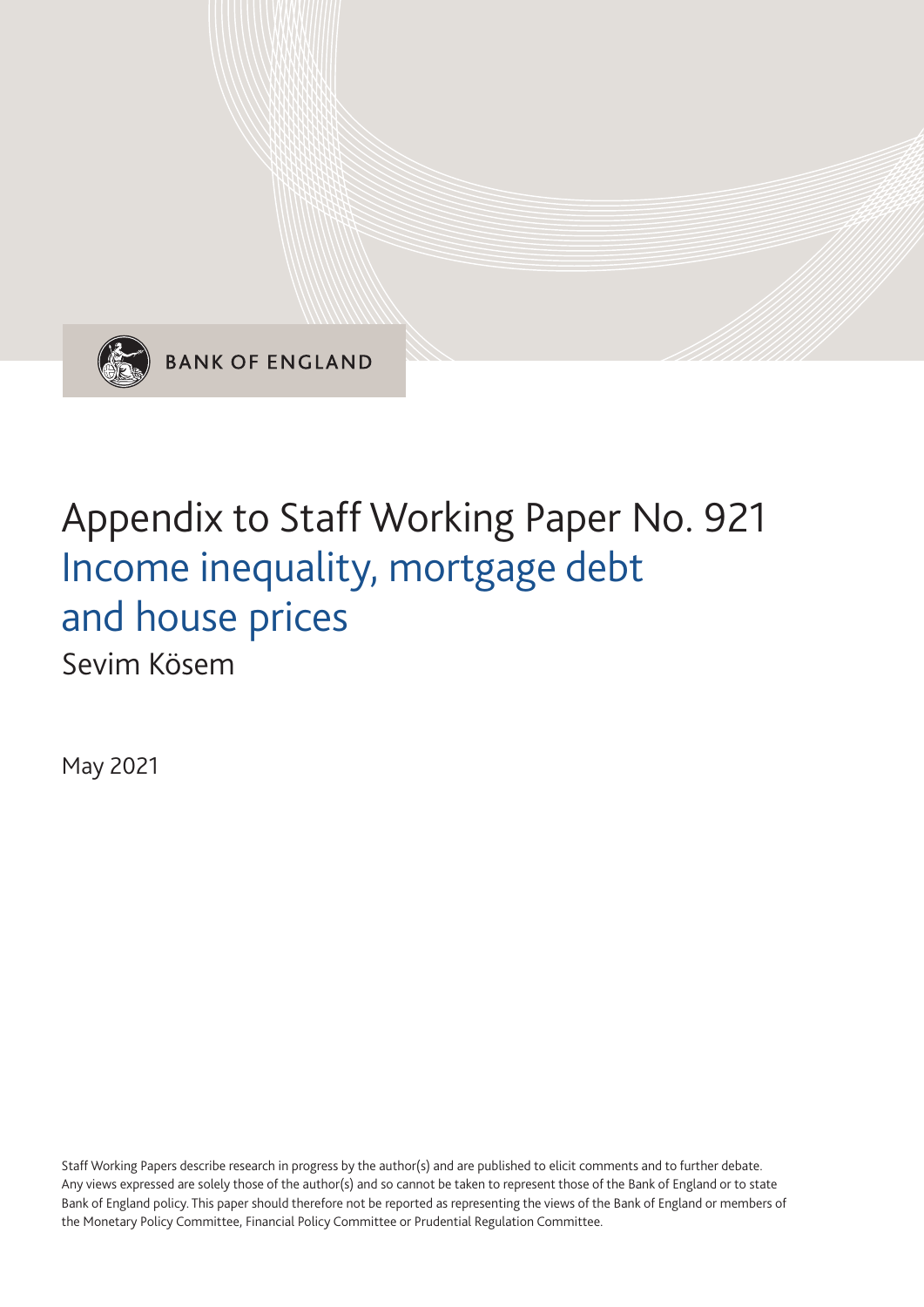

**BANK OF ENGLAND** 

## Appendix to Staff Working Paper No. 921 Income inequality, mortgage debt and house prices

Sevim Kösem<sup>(1)</sup>

### Abstract

This paper studies housing and credit market implications of increasing income inequality and discusses how a low interest rate environment can alter its consequences. I develop an analytical general equilibrium model with a novel borrower risk composition channel of income inequality. Following a rise in income inequality house prices and mortgage debt decline, and aggregate default risk increases. I then show that low real rates mitigate the depressing effect of inequality on house prices at the cost of amplifying the aggregate default risk. Using a panel of US states and instrumental variables approach, I verify the model's predictions.

Key words: Income inequality, mortgage lending, mortgage default, house prices, real interest rates, risk taking, shift-share instruments.

JEL classification: D31, E44, E58, G21, R21.

(1) Bank of England, Centre for Macroeconomics and Systemic Risk Centre. Email: sevim.kosem@bankofengland.co.uk.

The Bank's working paper series can be found at www.bankofengland.co.uk/working-paper/staff-working-papers

Bank of England, Threadneedle Street, London, EC2R 8AH Email enquiries@bankofengland.co.uk

© Bank of England 2021 ISSN 1749-9135 (on-line)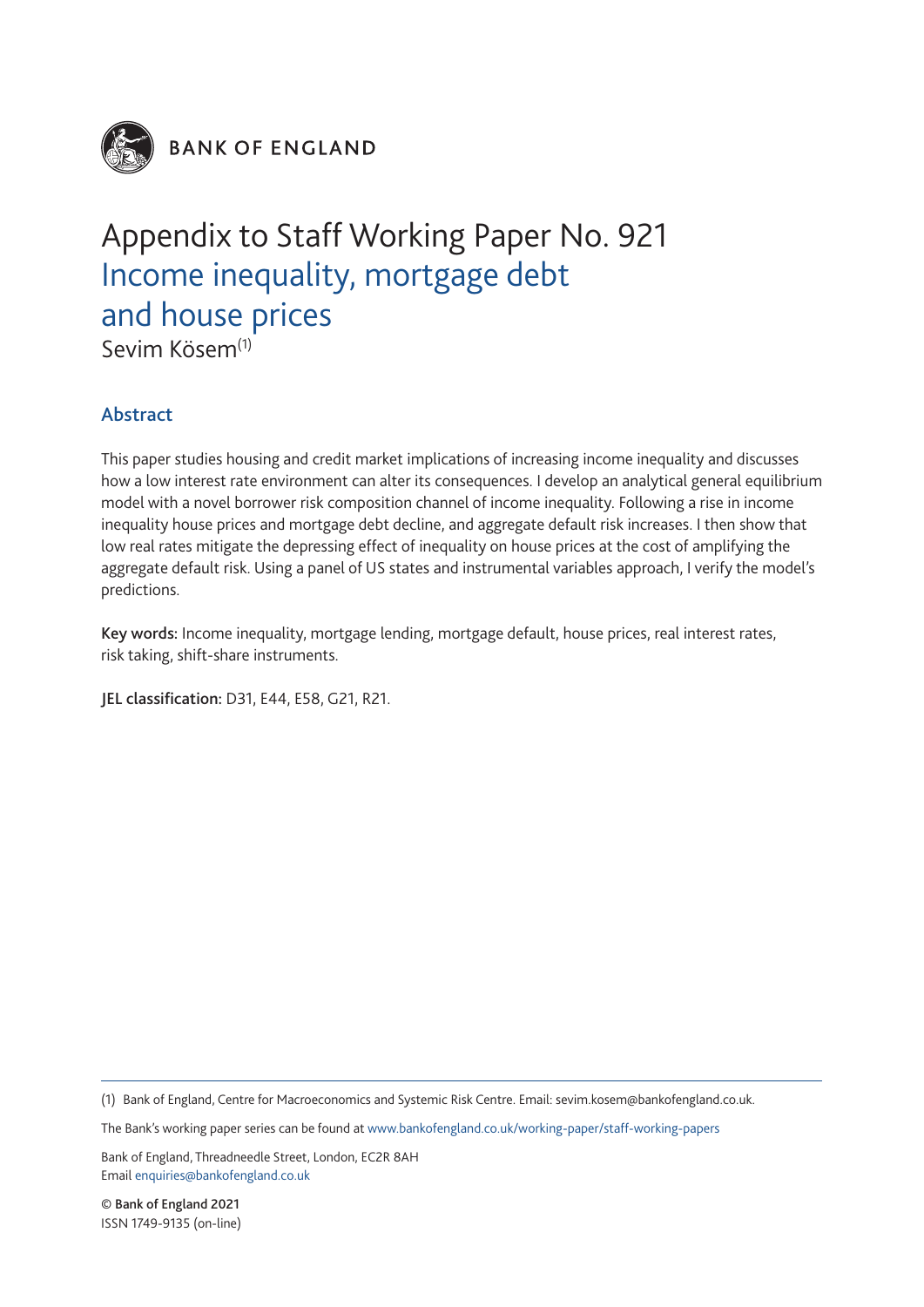In this online appendix I provide additional cross-sectional facts to those in the main text. First I present the findings using the county level data, then those with the state level data and finally report first-step estimation results for the 2SLS regressions in the main text. County level data allows me to analyse the relevance of different quantiles of the income distribution, which is not available in the state level data, for inequality, house prices and mortgage developments.

## A County level data

 County level data primarily comes from the U.S. Census and the American Community Survey (ACS) 5-year averages.<sup>1</sup> The Gini coefficient, population, mean household income, number of households are obtained from these source. I use the 1990, 2000, 2011 and 2016 releases. County level data gives rise to a larger number of cross-sections than state level data.

 House price data is from the Federal Housing Finance Agency. This is a repeat-sales index, that measures average price changes in repeat sales or refinancing on the same properties since 1975. I deflate nominal quantities using the CPI-U-RS price index provided by the Bureau of Labor Statistics.<sup>2</sup>

 County level debt data is from the Federal Reserve Bank of New York Consumer Credit Panel (FRBNY CCP). This is publicly available for the period 1999 to 2011.<sup>3</sup> I use the per capita balance of mortgage debt excluding home equity lines of credit as my measure of mortgage debt. My measure of delinquency is the percent of the mortgage debt balance that has been delinquent for more than ninety days. The share of subprime borrowers is also from this source. The data used for Figure 2 includes 2093 US counties that have data for both house prices and mortgage variables.

#### Income inequality and house prices

 In this section I provide nonparametric evidence regarding the correlation between real house prices and income inequality growth. This complements the evidence in

<sup>&</sup>lt;sup>1</sup>For the ACS, sampling error from the survey decreases with the size of the county and the number of yearly surveys used, and some counties are not reported in 1 year surveys. In the decennial Census, income data is for the previous calender year. That is, the 1990 Census reports income data for the year 1989. In the ACS, income is for the year prior to the interview date, and the survey is conducted monthly. To avoid sampling error, income inequality data for 2016 thus includes incomes reported as early as year 2012 for some respondents. However, income levels are adjusted to 2016 current dollars. The Census Bureau advises the use of ACS 5 years estimates for areas with a population below 65000.

 $2$ This series is considered to be the most detailed and systematic estimate available of a consistent CPI series. This matters as there was an important methodological in the construction of CPI series before 2000.

<sup>&</sup>lt;sup>3</sup>The data has not been publicly available for the period after 2011.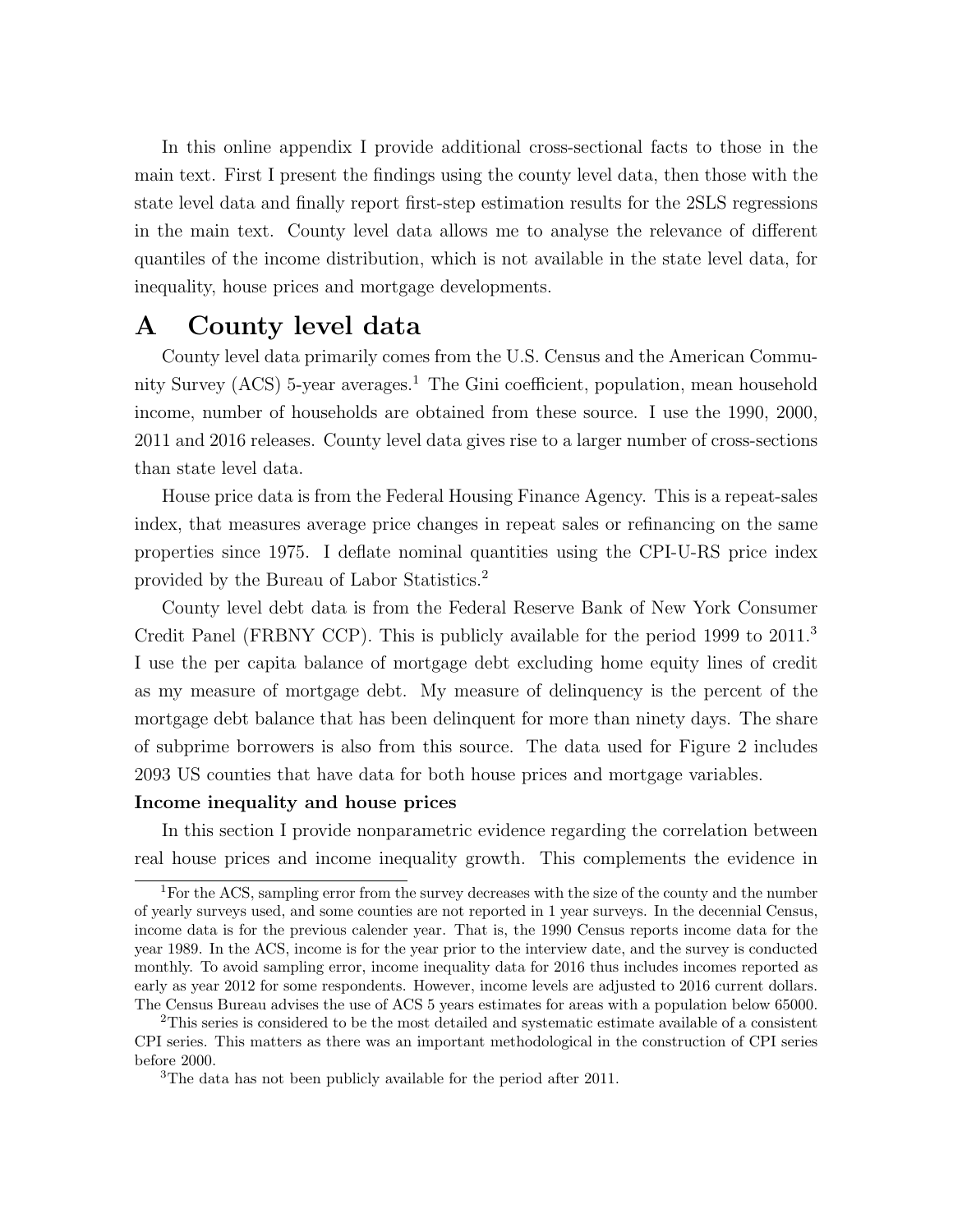Figure 2. Each panel of Figure [A.1](#page-3-0) displays the real house price trends for the US counties that had the highest and the lowest increase in income inequality over a given time period.<sup>4</sup> The red dashed line shows house price growth for counties in the top quintile for income inequality growth. The blue solid line shows income growth for counties in the bottom quintile. In both subperiods, being in the bottom quintile corresponds to experiencing a decline in income inequality. Both subplots have the same message: house price growth is higher for counties in the bottom quintile for income inequality growth. The difference is as high as 15.3% in 1999 and 8.8% in 2012.

<span id="page-3-0"></span>

Figure A.1: House price growth and income inequality change for US counties

Source: US Census Bureau, Federal Housing and Finance Agency, own calculations.

 High income inequality growth is associated with low house price growth in com- parison not only to other counties but also to the initial time period. That is, for both subsamples, high growth in income inequality is associated with a real terms decline in house prices.

 The second panel of Figure [A.1](#page-3-0) shows that, between 1999-2005, counties in the highest inequality growth quintile experienced slightly higher house price growth than other counties. House price growth in these counties is around 2% higher that of the lowest inequality growth quintile. Limiting my analysis to this specific time span would lead to the opposite conclusion to the rest of this paper. In fact, counties where

 Note: The red dashed line is real house prices for US counties in the top quintile for income inequality growth. The blue line is real house prices for counties in the bottom quintile. Growth in income inequality is measured by the change in Gini coefficient between the first and the last year of the subperiod. The counties in each group remain the same over time within a subperiod. To ensure comparability, only counties where data for the Gini coefficient and house prices is available for both subperiods are used. This corresponds to 1390 counties, which comprise about 90% of the total population in 1999.

<sup>&</sup>lt;sup>4</sup>House price data is available for 1390 counties from 1989 onwards. These counties comprise 89.5% of the total population in 1999.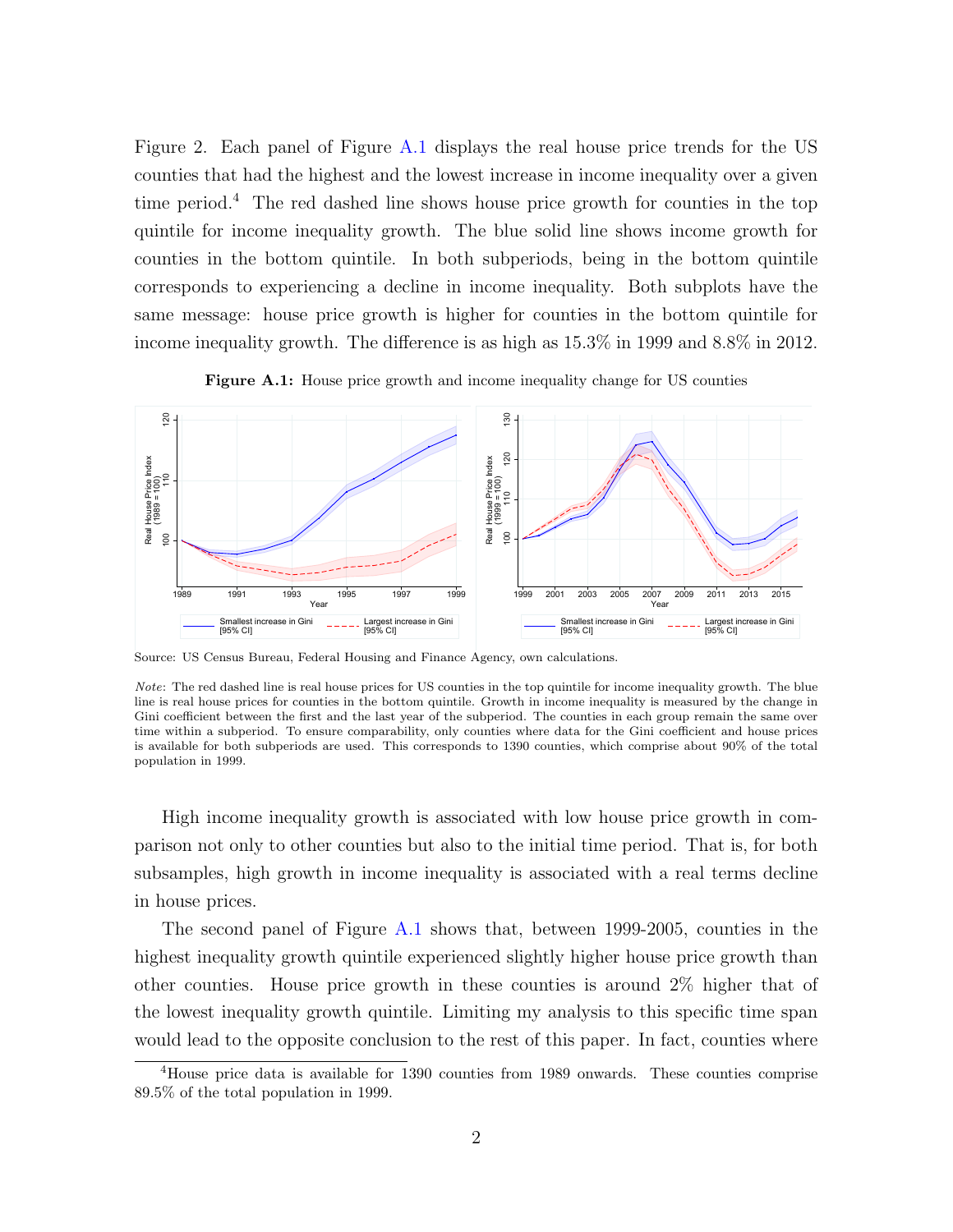income inequality growth was lowest experienced a larger boom and a smaller bust than counties with high income inequality growth that experienced high house price growth at the beginning of the cycle. Over the entire span of the data, the boom episode preceding the Great Recession is the exception, rather than the rule, in terms of the relationship between house prices and inequality.

Digging deeper: the relevance of the different quintiles of the income distribution for inequality, housing and credit market developments

Figure A.2: Income inequality change and quintile relative income growth between the years 1999 and 2011



Source: US Census Bureau.

Note: The binscatter command of Stata is used to produce this figure. The x-axis in each subplot is the income growth in each income quintile relative to the mean income of the county. Relative income gain is grouped into 20 equally sized bins. The position of each point in the graph is the mean value of the change in the Gini coefficient and mean value of relative income growth for one of these bins. All growth rates and changes are calculated between the years 1999 and 2011.

In this section I decompose the change in income distribution into changes in income at different quintiles. This enables me to further evaluate the potential explanations for the relationship between house prices, mortgage debt and income inequality.

Figure [A.2](#page--1-0) plots the change in income inequality against the relative income gains for each of the five income quintiles and the top 5%. The relative income gain for quintile j in county i is the growth of mean income in that quintile  $X_i^j$  $i$  relative to the mean income growth for a given county  $\bar{X}_i$ .

$$
x_i^j = \Delta_t \ln\left(\frac{X_i^j}{\bar{X}_i}\right)
$$

The figure suggests that a change rise in income inequality is associated with both low relative income growth at the bottom 80 percent population and high relative income growth at the top of the income distribution. Therefore, at the cross-section,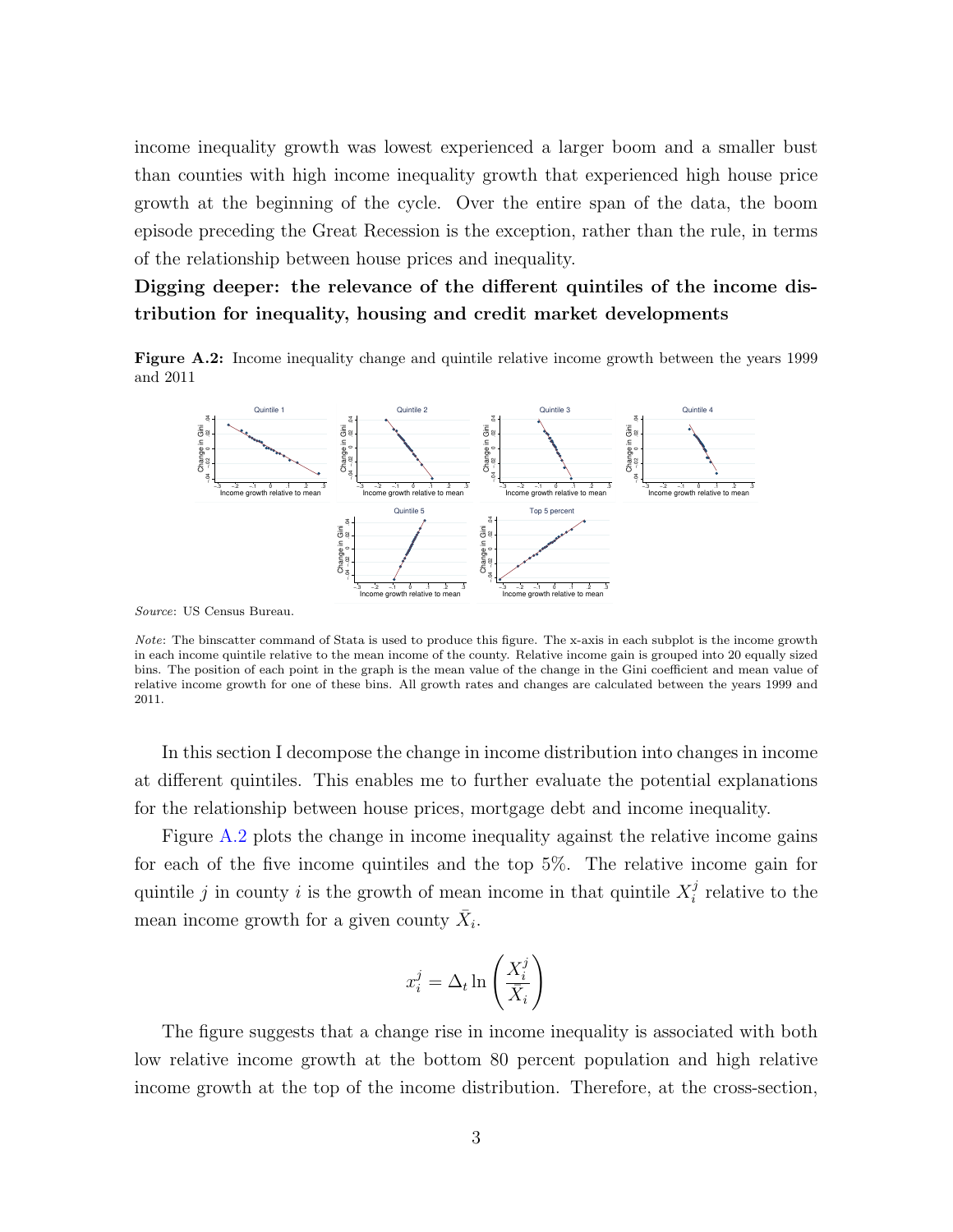counties that experienced high increase in income inequality saw declines for the lowest 4 income quintiles and increases for the top income quintile relative to the mean. The message is similar to the one from Figure [A.7.](#page-10-0)

 The first column of Figure [A.3](#page-6-0) shows the relationship between debt growth and relative income gains for different income quintiles. Consistent with the mechanism proposed in this paper, as long as incomes for the low quintiles fare well, mortgage debt increases. That is, relative income gains for the bottom 60% of the popula- tion are positively associated with mortgage debt growth. On the other hand, the cross-sectional data suggests that large income gains at the higher end of the income distribution, i.e. of the top income quintile or the top 5 percent, are negatively corre- lated with mortgage debt growth. The second columns of Figure [A.3](#page-6-0) implies similar dynamics by displaying the relationship between mortgage debt growth and change in income share of different income quintiles. At the cross-section an increase in income shares of the top earners, i.e. top 20 % or top 5%, are negatively correlated with debt growth. This finding contradicts explanations based around higher income gains at the top of the distribution leading to an increase in debt.

 Moving on to the third column of Figure [A.3](#page-6-0) I show that income gains at the lower end of the income distribution are positively related to house price growth. This finding is consistent with the mechanism proposed in this paper, and inconsistent with explanations that predict an increase in house prices together with large relative gains in top incomes. The last column of Figure [A.3](#page-6-0) confirms this prediction by showing the relationship between house price growth and change in income share of different income quintiles. An increase in the income shares of top 5% and the top 20% of the income distribution is negatively associated with house price growth. In the main text I show that this is the case also when state level data is used.

#### Taking stock

 The fact that higher income inequality is associated with lower debt, higher delin- quencies and lower house prices is consistent with the following explanation. An in- crease in income inequality worsens the pool of borrowers, in the sense that they are more likely to default. Mortgage debt falls as lenders price in the increased risk from the change in the pool of borrowers. This leads to lower housing demand and prices. The theoretical model described in this paper formalizes this intuition.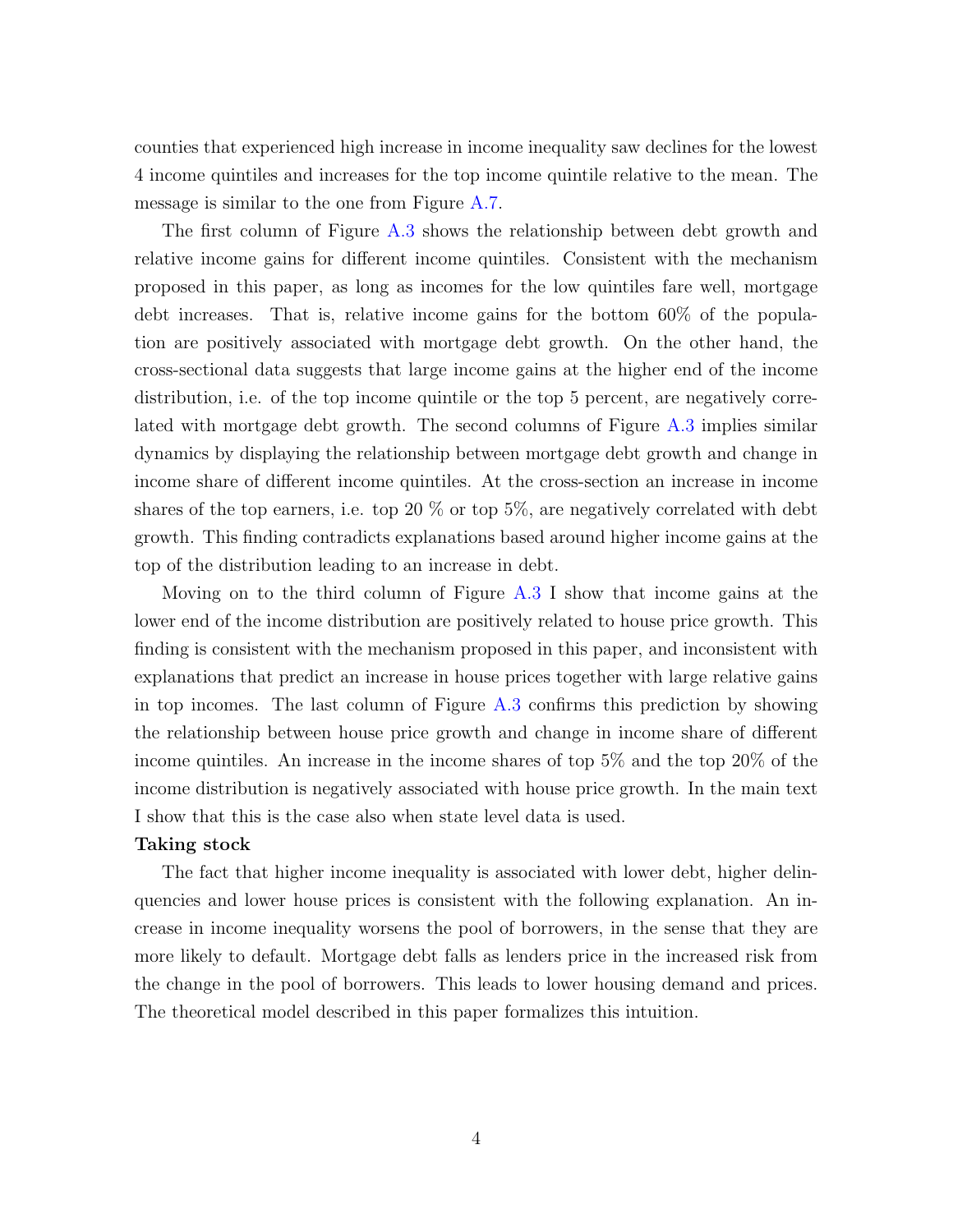

<span id="page-6-0"></span>Figure A.3: Real mortgage debt growth and quintile relative income growth between the years 1999 and 2011

Source: US Census Bureau, New York Fed Consumer Credit Panel.

 Note: Binned scatter plots with state fixed effects, mean income growth, population growth, the share of subprime borrowers in 2000, median income in 1999, and the number of households in 1999 as controls. First two columns presents the partial correlations on different income quintiles and mortgage debt growth and the last two columns displays the same for house price growth.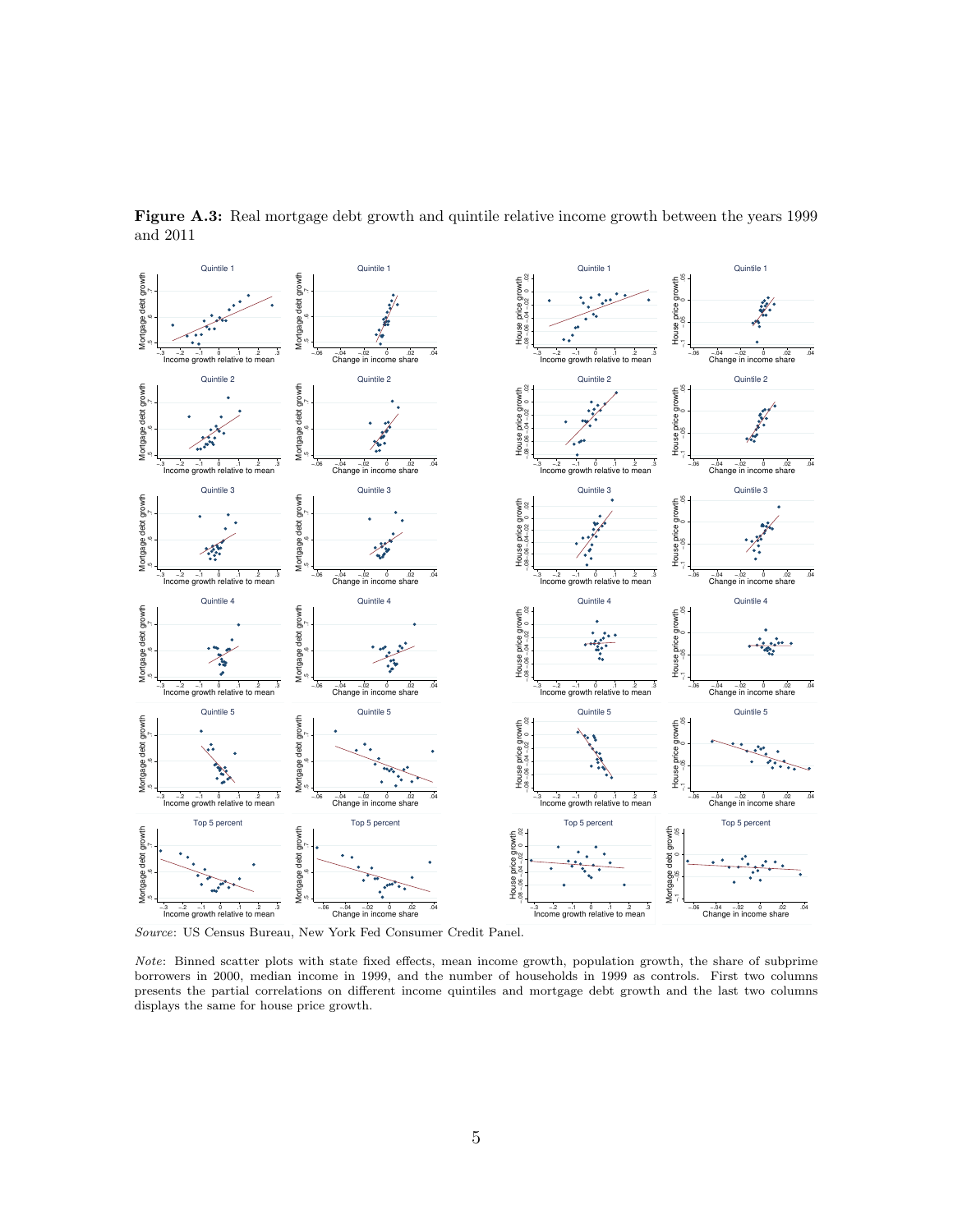#### A.1 Controlling for housing supply elasticity

 In this section, I first show that stylized facts presented in Figure 2 are robust to inclusion of housing supply elasticity as a control variable. If housing supply elasticity is a common driver of house prices and income inequality, then it is essential to control for it to study whether income inequality is an independent vector affecting house prices. [Mian and Sufi \(2009\)](#page-14-0) uses housing supply elasticity as an instrument for expected house price growth which might confound with the effect of income inequality in affecting demand for mortgage debt and expected risk of default.

<span id="page-7-0"></span>Figure A.4: Changes in income inequality, real house price growth, mortgage debt growth and change in mortgage delinquency rate over US counties between the years 1999 and 2011



Source: US Census Bureau, New York Fed Consumer Credit Panel, Federal Housing and Finance Agency, Bureau of Labor Statistics, [Saiz](#page-14-1) [\(2010\)](#page-14-1).

 Figure [A.4](#page-7-0) plots the partial correlation with the change in Gini coefficient between 1999 and 2011 for three variables using data from US counties. These plots include county level controls. The first panel shows the relationship between the change in Gini coefficient and real house price growth, the second the relationship with real mortgage debt growth, and the third the relationship with the change in the delinquency rate. In constructing this figure I control for a variety of county characteristics including the housing supply elasticity measured by [Saiz \(2010\)](#page-14-1). This measure is available for a subset of counties and reduces the sample size from 2093 to 746.<sup>5</sup> Therefore, even when controlled for housing supply elasticity, cross-sectional correlations qualitatively remain

 Note: To construct this figure I use the binscatter command in Stata, which regresses the three title variables on the change in Gini coefficient, Saiz (2010) housing supply elasticity, state fixed effects, mean income growth, population growth, the share of subprime borrowers in 2000, median income in 1999, and the number of households in 1999. The slope of the line of fit is the coefficient for the change in Gini coefficient in this regression. For the data points, it first obtains the residuals from regressions of the title variable and the change in Gini coefficient on the other control variables. These are then grouped in twenty equally sized bins for the Gini coefficient residual. The position of each point is the mean value of the title variable residual and Gini coefficient residual for one of these bins. All growth rates and changes are calculated between the years 1999 and 2011.

 $5$ [Saiz](#page-14-1) [\(2010\)](#page-14-1) housing supply elasticity measure is available at the metropolitan statistical area (MSA) level, I assume that the counties in the same MSA have the same elasticity.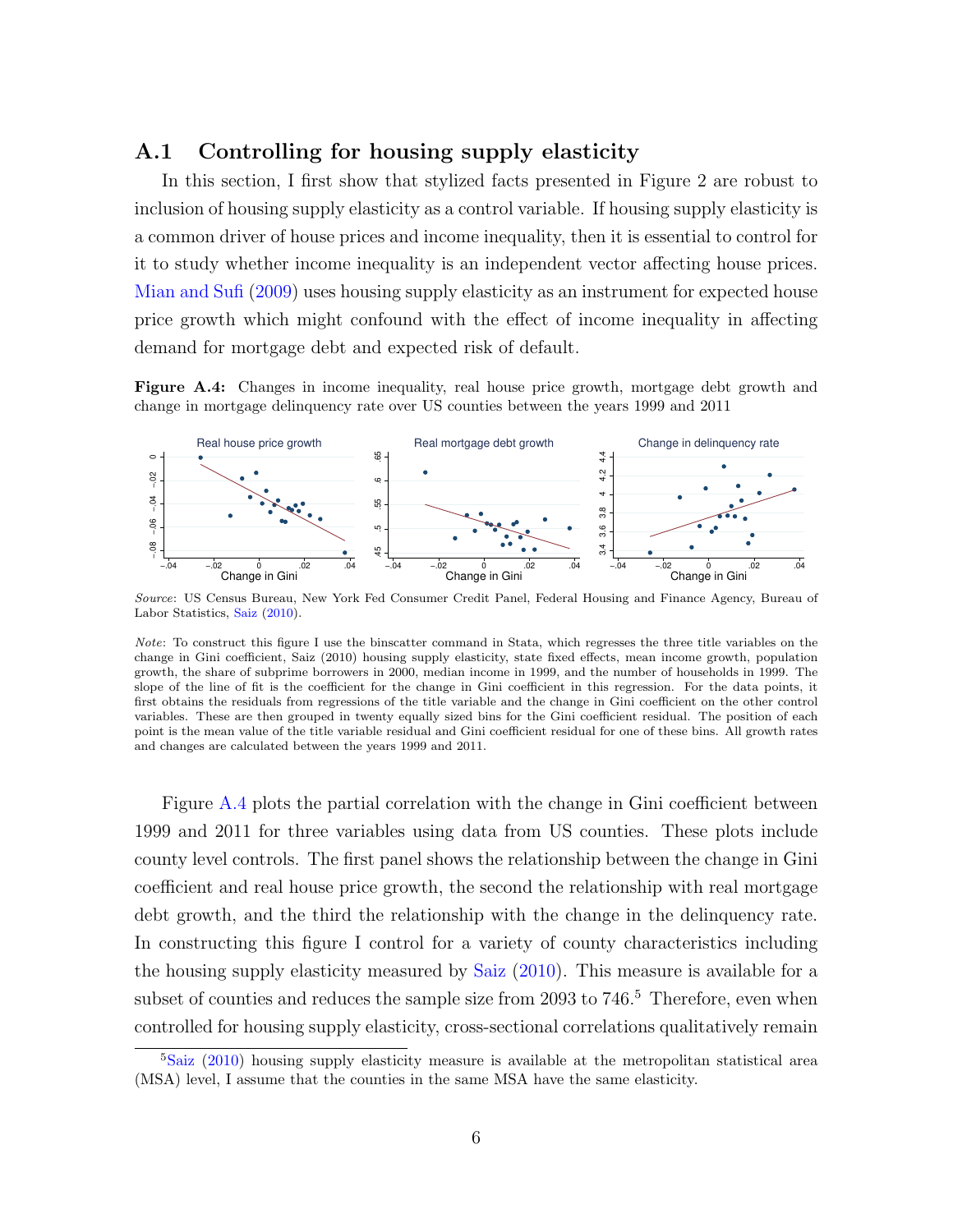the same. This is not surprising since counties with low housing supply elasticity are on average densely populated and I control for household size in Figure 2.

<span id="page-8-0"></span>Figure A.5: Changes in income inequality and real house price growth in US counties with different housing supply elasticity between the years 1999 and 2011



Source: US Census Bureau, New York Fed Consumer Credit Panel, Federal Housing and Finance Agency, Bureau of Labor Statistics, [Saiz](#page-14-1) [\(2010\)](#page-14-1).

 Note: To construct this figure I use the binscatter command in Stata, which regresses the real mortgage debt growth on the change in Gini coefficient, state fixed effects, mean income growth, population growth, the share of subprime borrowers in 2000, median income in 1999, and the number of households in 1999 for each elasticity group. The slope of the line of fit is the coefficient for the change in Gini coefficient in this regression. For the data points, it first obtains the residuals from regressions of real mortgage debt growth and the change in Gini coefficient on the other control variables. These are then grouped in 20 equally sized bins for the Gini coefficient residual. The position of each point is the mean value of real mortgage debt growth residual and Gini coefficient residual for one of these bins. All growth rates and changes are calculated between the years 1999 and 2011. Counties are grouped into three according to housing supply elasticity. Low and high correspond to the lowest and the highest Saiz (2010) housing supply elasticity terciles, respectively.

 Next, I consider whether the association of mortgage debt and house price growth with income inequality is qualitatively different across high and low housing supply elasticity areas. I group counties into three categories depending on their Saiz (2010) elasticity measure. The first column in Figure [A.5](#page-8-0) represents the counties at the lowest tercile of supply elasticity. The first row charts of the figure shows that house price growth and change in income inequality is negatively correlated at the cross-section, independent of the level of supply elasticity. Therefore, the results in Figure 2 is not reflecting the dynamics of low housing supply elasticity areas that would on average be expected to have the largest house price changes. Finally, the second row of Figure [A.5](#page-8-0)  depicts that real mortgage debt growth and change in income inequality are negatively associated in each housing supply elasticity group controlling for county characteristics.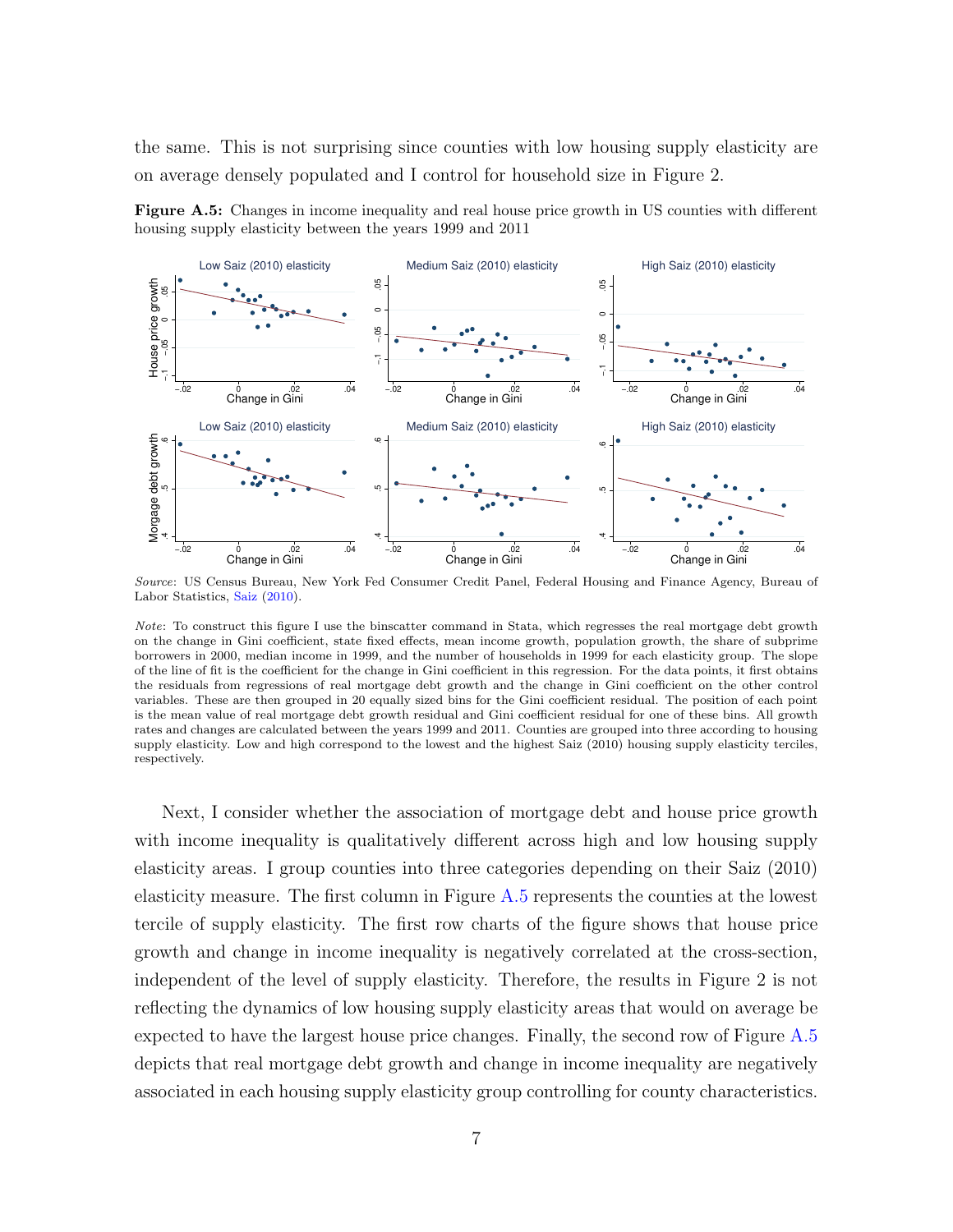#### A.2 Controlling for the share of subprime borrowers

<span id="page-9-0"></span>Figure A.6: Changes in income inequality and real mortgage debt growth in US counties with different initial subprime credit population share between the years 1999 and 2011



 Source: US Census Bureau, New York Fed Consumer Credit Panel, Federal Housing and Finance Agency, Bureau of Labor Statistics.

 In this section I show that the negative association of income inequality with both house prices and mortgage debt holds for subsamples of counties with different share of subprime credit population share as of  $2000<sup>6</sup>$  [Mian and Sufi \(2009\)](#page-14-0) shows that ZIP codes with high share of subprime borrowers observed high debt and house price growth in the run-up to the financial crises and proposes a supply side view of the credit boom. In order to control for this credit supply effect, I study whether negative association of income inequality with house prices and with mortgage debt growth is present at a closer investigation that can to some extent control for location specific lending practices.

 Note: To construct this figure I use the binscatter command in Stata, which regresses the house price growth on the change in Gini coefficient, state fixed effects, mean income growth, population growth, the share of subprime borrowers in 2000, median income in 1999, and the number of households in 1999 for each elasticity group. The slope of the line of fit is the coefficient for the change in Gini coefficient in this regression. For the data points, it first obtains the residuals from regressions of the title variable and the change in Gini coefficient on the other control variables. These are then grouped in 20 equally sized bins for the Gini coefficient residual. The position of each point is the mean value of the house price growth residual and Gini coefficient residual for one of these bins. All growth rates and changes are calculated between the years 1999 and 2011. Counties are grouped into three according to share of subprime credit population share as of 2000. Low and high correspond to the lowest and the highest share of subprime credit population, respectively.

 ${}^{6}$ The data includes a larger fraction of counties if I consider the share of subprime credit population in year 2000 instead of year 1999.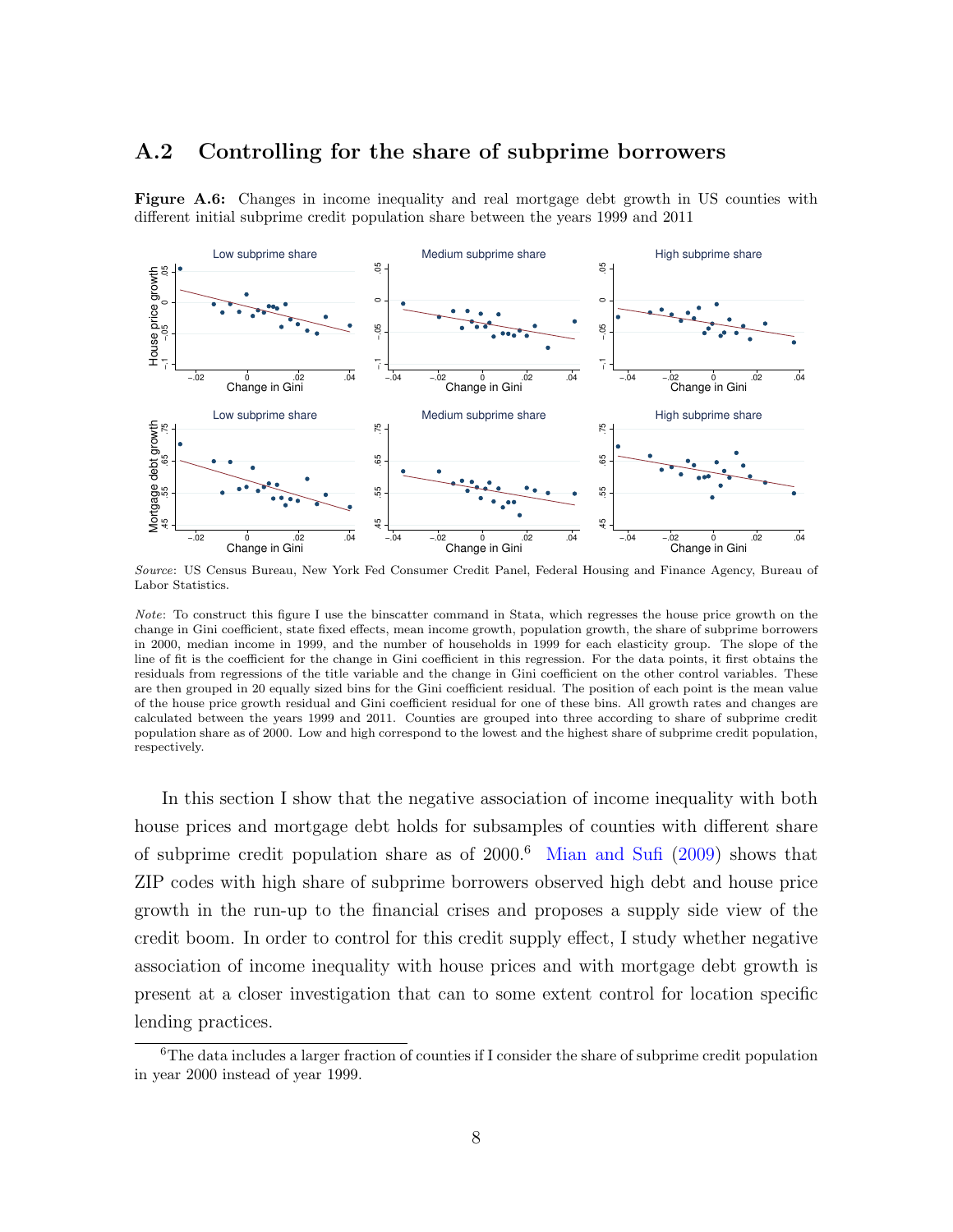Figure [A.6](#page-9-0) displays the partial correlations of house price and mortgage debt growth with the Gini coefficient having controlled for county characteristics. I group counties into three categories depending on their subprime population share. The first column in Figure [A.6](#page-9-0) corresponds to the counties at the lowest tercile of subprime borrower share. The figure shows that both debt and house price growth are negatively associated with the change in income inequality independent of the subprime population share.

#### A.3 Change in the Gini coefficient and income quantile limits

<span id="page-10-0"></span>Figure A.7: The relationship between income inequality and the upper income limit of different income quintiles



Source: US Census Bureau.

 Note: The y-axis of each subplot is the real growth rate of the upper limit of a particular income quintile, median or lower limit of top 5 percent. The binscatter command of Stata is used to produce this figure. Change in the Gini coefficient is grouped into 20 equally sized bins. The position of each point in the graph is the mean value of the change in the Gini coefficient and mean value of y-axis variable for one of these bins. All growth rates and changes are calculated between the years 1999 and 2011.

 In my model a mean preserving increase in income inequality gives rise to a rise in the share of population below  $\bar{y}$ , or equivalently,  $\bar{y}$  in the more unequal income distri- bution corresponds to a higher income percentile. Figure [A.7](#page-10-0) plots the cross-sectional correlation between the change in the Gini coefficient and upper limits of different in- come quintiles, median income and the lower limit of top 5 percentile between the years 1999 and 2011. The Figure shows that an increase in income inequality is associated with an increase in the lower limit of the top 5 percentile only. That is, areas that experienced large increases in income inequality tended to experience large declines in income limits in the lowest three quintiles and the median county income. A rise in income inequality is associated with a lower decline in the  $80<sup>th</sup>$  income percentile. This implies that a rise income inequality at the cross-section corresponds to a more than half of the population that has 2011 real incomes below the median real income of 1999.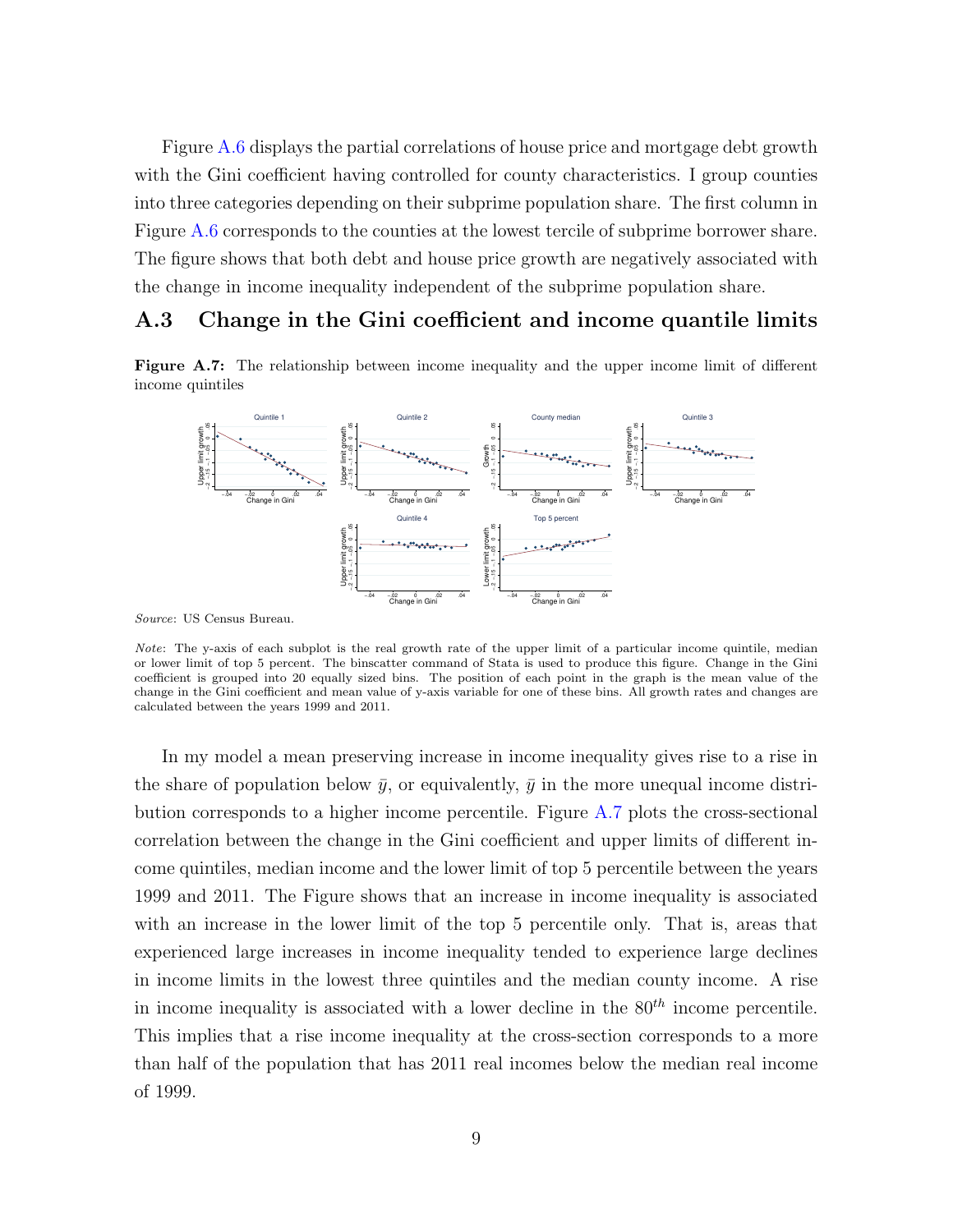## B State level data

#### B.1 A further reality check: a cross-section of US states

<span id="page-11-0"></span>

Figure B.8: Income inequality, real house prices, mortgage debt and mortgage delinquency rate in US States between 2003 and 2015

Source: New York Fed Consumer Credit Panel, Federal Housing and Finance Agency, Bureau of Labor Statistics.

 Note: This figure uses the normalized average annual change of each variable. For the Gini coefficient, for instance, it is calculated as follows. I first compute the annual change in the Gini coefficient for each year between 2003 to 2015. I then calculate the average change for each state and the across state mean and standard deviation of average changes. The value for each state is its average change in Gini coefficient net of the across state mean and divided by the across state standard deviation. A state that takes value 2 in the x-axis of each panel experienced an increase in income inequality 2 standard deviations above that of the across state mean. The slope of the regression line is the estimated coefficient of a between regression estimated of each variable on the change in the Gini coefficient. Both the dependent variable and the Gini coefficient are normalized annual changes.

 Figure [B.8](#page-11-0) displays the results of between regressions of annual real house price growth, real mortgage debt growth and the change in mortgage delinquency on the change in income inequality. The purpose of this exercise to display that there is sufficient variation across states and the result presented in the previous section is not coming from time variation that is not absorbed by year fixed effects. All variables are normalised average annual changes between 2003-2015. That is, each value is computed by subtracting the mean value for a state from the average annual change of the variable, and then dividing by the standard deviation. For example, Nevada and New York experienced increases in income inequality about two standard deviations greater than the mean increase across states, while the District of Columbia saw an average annual real house price growth that is about three standard deviations above the mean over states for this time period. Qualitatively, Figure [B.8](#page-11-0) displays results in line with those for US counties depicted in Figure 2, despite the source of the Gini coefficient being different and averages being calculated over a larger number of time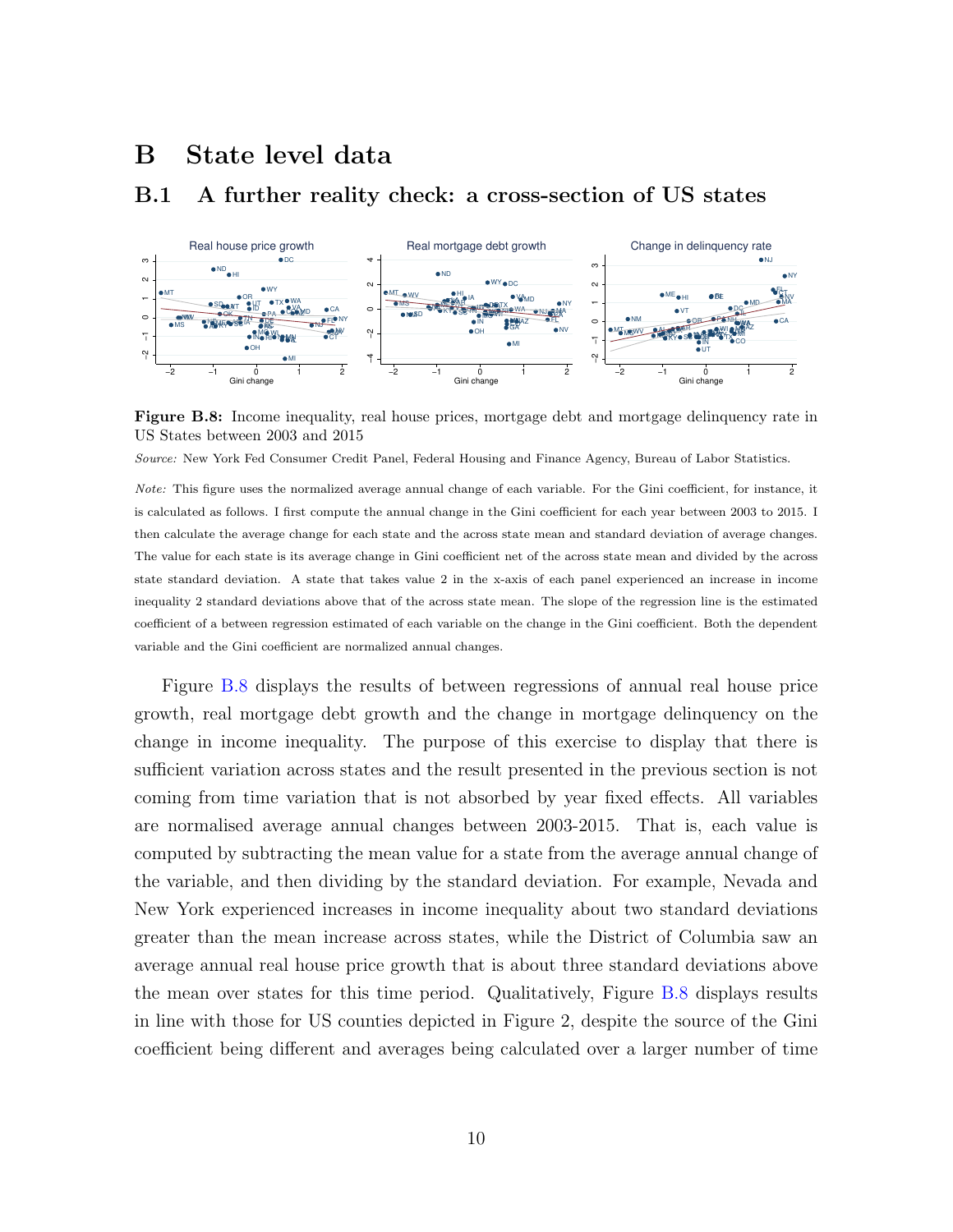periods.<sup>7</sup>

## C First-step regression results

 Here I present the first step regressions underlying the 2SLS estimations in the main text. Table [1](#page-12-0) presents the estimates for the period 1992-2013 and Table [2](#page-13-0) presents those for the sample between 2003 and 2015. As I discuss in the main text, for the first sample using all five of the Gini instruments imply rejection of under- and -weak- identifications tests for both of the specification with Gini, and Gini and its real rate interaction as the endogenous regressors. While the former is the regression specification (23) and the latter is (24) in the main text.

<span id="page-12-0"></span>

| 1 au t<br>$\overline{O}$ states home room to zoro |           |        |          |           |           |            |            |                         |           |                         |
|---------------------------------------------------|-----------|--------|----------|-----------|-----------|------------|------------|-------------------------|-----------|-------------------------|
|                                                   | Gini      | Gini   | Gini     | Gini      | Gini      | Gini       | Gini       | $Gini \times Real$ rate | Gini      | $Gini \times Real$ rate |
| 2-digit instrument                                | $0.24***$ |        |          |           |           | $0.47***$  | $0.48**$   | $-0.94$                 |           |                         |
|                                                   | (0.08)    |        |          |           |           | (0.12)     | (0.20)     | (0.83)                  |           |                         |
| 3-digit instrument                                |           | 0.14   |          |           |           | $-0.81***$ | $-1.01***$ | 0.33                    |           |                         |
|                                                   |           | (0.08) |          |           |           | (0.16)     | (0.35)     | (1.48)                  |           |                         |
| 4-digit instrument                                |           |        | $0.23**$ |           |           | $-0.86*$   | $-0.33$    | $5.03**$                |           |                         |
|                                                   |           |        | (0.09)   |           |           | (0.46)     | (0.83)     | (2.43)                  |           |                         |
| 5-digit instrument                                |           |        |          | $0.27***$ |           | $1.09***$  | 0.83       | $-6.26***$              |           |                         |
|                                                   |           |        |          | (0.09)    |           | (0.39)     | (0.77)     | (2.28)                  |           |                         |
| 6-digit instrument                                |           |        |          |           | $0.32***$ | $0.48***$  | 0.47       | $1.73*$                 | $0.33***$ | $-0.45$                 |
|                                                   |           |        |          |           | (0.08)    | (0.13)     | (0.34)     | (0.98)                  | (0.11)    | (0.46)                  |
| 2-digit $\times$ Real rate                        |           |        |          |           |           |            | 0.01       | $0.63*$                 |           |                         |
|                                                   |           |        |          |           |           |            | (0.07)     | (0.32)                  |           |                         |
| 3-digit $\times$ Real rate                        |           |        |          |           |           |            | 0.08       | $-0.41$                 |           |                         |
|                                                   |           |        |          |           |           |            | (0.11)     | (0.52)                  |           |                         |
| $4$ -digit $\times$ Real rate                     |           |        |          |           |           |            | $-0.31$    | $-1.94**$               |           |                         |
|                                                   |           |        |          |           |           |            | (0.29)     | (0.95)                  |           |                         |
| 5-digit $\times$ Real rate                        |           |        |          |           |           |            | 0.18       | $2.36***$               |           |                         |
|                                                   |           |        |          |           |           |            | (0.28)     | (0.83)                  |           |                         |
| 6-digit $\times$ Real rate                        |           |        |          |           |           |            | 0.00       | $-0.51$                 | $-0.01$   | 0.20                    |
|                                                   |           |        |          |           |           |            | (0.09)     | (0.32)                  | (0.03)    | (0.15)                  |
| Observations                                      | 1200      | 1200   | 1200     | 1200      | 1200      | 1200       | 1200       | 1200                    | 1200      | 1200                    |
| R-squared within                                  | 0.64      | 0.64   | 0.64     | 0.65      | 0.65      | 0.67       | 0.67       | 1.00                    | 0.65      | 1.00                    |
| F-test                                            | 8.63      | 2.77   | 6.49     | 9.14      | 14.21     | 10.42      | 7.12       | 2.26                    | 7.33      | 0.91                    |

 Table 1: First-step regressions with different digit NAICS industry instruments Panel: US states from 1992 to 2015

 $*_{p<0.1}$ ,  $*_{p<0.05}$ ,  $*_{p<0.01}$ .

 All regressions include year and state fixed effects, and control variables log real mean state income, log population, log new housing permits and homeownership rate. Errors are clustered at the state level. Gini is instrumented with shift-share instruments which are derived using predetermined (2-year lagged) industrial employment shares in a given state and national wage growth in each industry. Columns (1) to (6) present first stage regression results when Gini coefficient is the only endogenous regressor, columns (7) to (10) presents when both the Gini coefficient and its interaction with 10-year real rate are both endogenous regressors. Columns (1) to (5) include one digit industry at a time, from NAICS 2- to 6-digit industry shares and national wage growth, respectively. Column (6) includes all instruments. In columns (7) and (8) all five instruments' real rate interactions are included, while columns (9) and (10) uses the highest digit industry instrument and its real rate interaction. F-test displays the F-statistic for the null hypothesis that coefficients of the instruments are zero. The F-statistics are robust to heteroskedasticity and clustering on states.

<sup>&</sup>lt;sup>7</sup>County level data gives the growth between the years 1999 and 2011, whereas state level data is an average of 13 annual changes. County level inequality data is calculated from Census Surveys, whereas state level inequality data is calculated from IRS tax returns.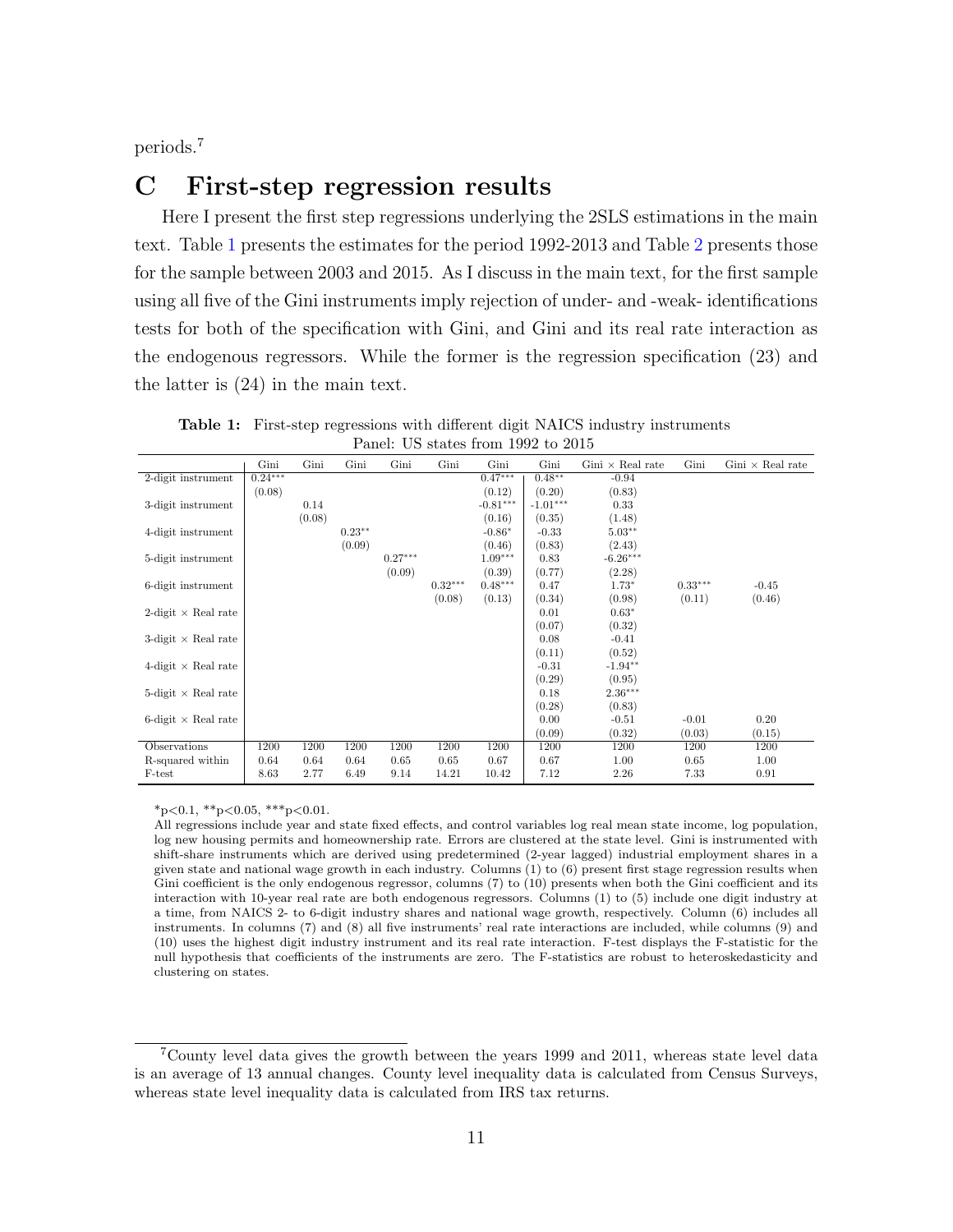|                               | Gini    | Gini      | Gini      | Gini      | Gini      | Gini     | Gini       | $Gini \times Real$ rate | Gini       | $Gini \times Real$ rate |
|-------------------------------|---------|-----------|-----------|-----------|-----------|----------|------------|-------------------------|------------|-------------------------|
| 2-digit instrument            | $0.48*$ |           |           |           |           | $-0.44$  | 0.21       | 0.39                    |            |                         |
|                               | (0.07)  |           |           |           |           | (0.31)   | (0.53)     | (0.63)                  |            |                         |
| 3-digit instrument            |         | $0.84***$ |           |           |           | $-0.28$  | $-0.91$    | $-1.42$                 |            |                         |
|                               |         | (0.00)    |           |           |           | (0.66)   | (0.18)     | (0.34)                  |            |                         |
| 4-digit instrument            |         |           | $0.93***$ |           |           | 0.79     | $-0.52$    | 1.84                    |            |                         |
|                               |         |           | (0.00)    |           |           | (0.47)   | (0.69)     | (0.27)                  |            |                         |
| 5-digit instrument            |         |           |           | $0.95***$ |           | 0.02     | 1.47       | $-1.91$                 |            |                         |
|                               |         |           |           | (0.00)    |           | (0.98)   | (0.20)     | (0.23)                  |            |                         |
| 6-digit instrument            |         |           |           |           | $1.04***$ | $0.82**$ | 0.55       | 1.23                    | $1.09***$  | 0.28                    |
|                               |         |           |           |           | (0.00)    | (0.05)   | (0.31)     | (0.24)                  | (0.00)     | (0.49)                  |
| 2-digit $\times$ Real rate    |         |           |           |           |           |          | $-0.62***$ | $-0.31$                 |            |                         |
|                               |         |           |           |           |           |          | (0.00)     | (0.59)                  |            |                         |
| 3-digit $\times$ Real rate    |         |           |           |           |           |          | 0.24       | $-0.05$                 |            |                         |
|                               |         |           |           |           |           |          | (0.57)     | (0.96)                  |            |                         |
| $4$ -digit $\times$ Real rate |         |           |           |           |           |          | $1.99***$  | 1.79                    |            |                         |
|                               |         |           |           |           |           |          | (0.01)     | (0.26)                  |            |                         |
| 5-digit $\times$ Real rate    |         |           |           |           |           |          | $-1.81***$ | $-0.81$                 |            |                         |
|                               |         |           |           |           |           |          | (0.00)     | (0.55)                  |            |                         |
| 6-digit $\times$ Real rate    |         |           |           |           |           |          | $-0.02$    | $-1.00$                 | $-0.31***$ | $-0.46**$               |
|                               |         |           |           |           |           |          | (0.93)     | (0.10)                  | (0.00)     | (0.03)                  |
| Observations                  | 650     | 650       | 650       | 650       | 650       | 650      | 650        | 650                     | 650        | 650                     |
| R-squared within              | 0.37    | 0.39      | 0.42      | 0.42      | 0.43      | 0.44     | 0.58       | 1.00                    | 0.51       | 1.00                    |
| F-test                        | 3.31    | 9.29      | 12.55     | 14.69     | 22.14     | 4.72     | 11.92      | 2.43                    | 17.65      | 2.42                    |

<span id="page-13-0"></span> Table 2: First-step regressions with different digit NAICS industry instruments Panel: US states from 2003 to 2015

 $*_{p<0.1}$ ,  $*_{p<0.05}$ ,  $**_{p<0.01}$ , p-values in paranthesis.

 All regressions include year and state fixed effects, and control variables log real mean state income, log population, log new housing permits and homeownership rate. Errors are clustered at the state level. Gini is instrumented with shift-share instruments which are derived using predetermined (2-year lagged) industrial employment shares in a given state and national wage growth in each industry. Columns (1) to (6) present first stage regression results when Gini coefficient is the only endogenous regressor, columns (7) to (10) presents when both the Gini coefficient and its interaction with 10-year real rate are both endogenous regressors. Columns (1) to (5) include one digit industry at a time, from NAICS 2- to 6-digit industry shares and national wage growth, respectively. Column (6) includes all instruments. In columns (7) and (8) all five instruments' real rate interactions are included, while columns (9) and (10) uses the highest digit industry instrument and its real rate interaction. F-test displays the F-statistic for the null hypothesis that coefficients of the instruments are zero. The F-statistics are robust to heteroskedasticity and clustering on states.